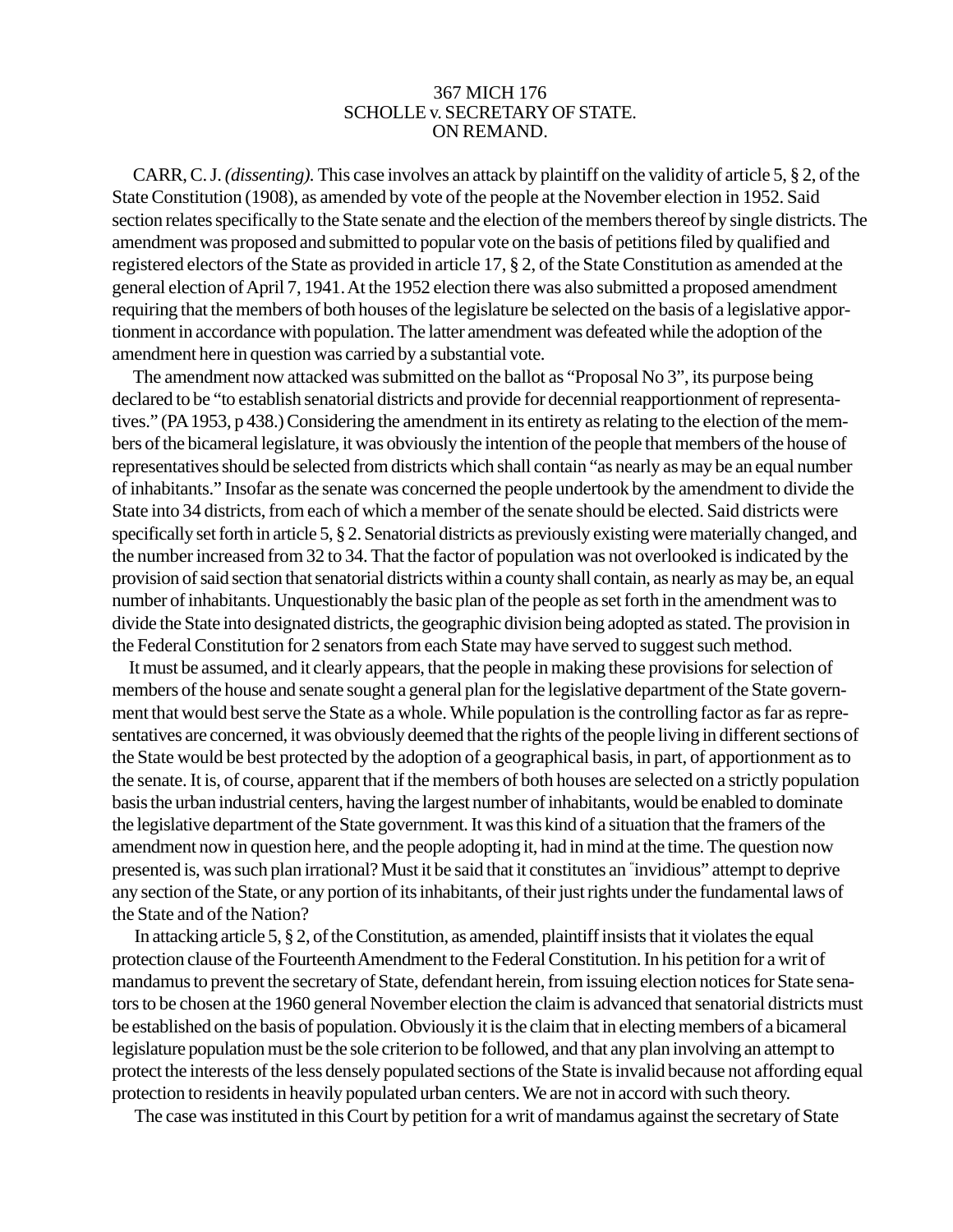requiring that official to refrain from acting under the Michigan election law with reference to the election of State senators. Said petition does not specifically allege wherein plaintiff or others whom he claims to represent have actually been prejudiced as a result of State senators being chosen in Michigan at the last 4 general November elections in accordance with the amendment of 1952. There is no showing that as a result of such method of senatorial selection improper legislation has been enacted to the prejudice of plaintiff or of others. In view of the record of the Michigan legislature there would seem to be no basis for any possible argument that the State of Michigan has suffered, or that any segment of its population has been prejudiced. The realistic situation presented is that no section of the State has suffered from legislative discrimination. There is no showing that either house of our legislature has failed to discharge its responsibilities to the public generally, or that the basic principle of equal protection of the laws has been violated because of the plan adopted by the people acting in their sovereign capacity at the 1952 election.

When the controversy first came before this Court in 1960 a majority of the justices concluded that under prior decisions of the United States supreme court, including *Colegrove v. Green,* 328 US 549 (66 S Ct 1198, 90 L ed 1432), and other decisions of like import cited by Mr. Justice EDWARDS in his opinion, the nature of the issue did not bring it within the scope of the jurisdiction of this Court, and that such issue was not a justiciable one. Accordingly, plaintiff's petition was denied (360 Mich 1), and his subsequent application for rehearing was also denied. Thereupon plaintiff sought to appeal to the supreme court of the United States.

Thereafter the case of *Baker v. Carr,* 369 US 186 (82 S Ct 691, 7 L ed 2d 663), was submitted to the Supreme Court for determination. The case was an appeal from the decision of a Federal district court rejecting an attack on legislative apportionment statutes of Tennessee. In that case the State constitution required reapportionment at regular intervals, but the legislature had not taken action since 1901. In other words, there was no compliance by the State legislature with the mandate of constitutional provisions by which it was bound. The supreme court, Justices Frankfurter and Harlan dissenting, concluded that a justiciable question was involved and remanded for further consideration of the controversy on its merits. In taking such action attention was called (p 193) to the fact that the fundamental law of Tennessee did not provide for the exercise of the power of the initiative or the referendum on the part of the electors of the State. It was suggested that under said circumstances no remedy was available other than by appeal to the court. Obviously such is not the situation in Michigan. Here the power to initiate, by petition, legislation and constitutional amendments (as well as the referendum) is reserved to the people by the express language of our Constitution.

Following the action taken in the Tennessee case the supreme court of the United States remanded the present controversy to this Court, directing by mandate received under date of May 29, 1962, that we give the case further consideration in the light of *Baker v. Carr.* We do not understand from the opinions filed by members of the court of last resort of the Nation that any question was determined other than that the controversy is justiciable. In consequence, we are now confronted by the question whether it must be said that the plan adopted in 1952 by the people of this State with reference to the selection of members of its bicameral legislature offends the equal protection clause of the Fourteenth Amendment.

In *MacDougall v. Green,* 335 US 281 (69 S Ct 1, 93 L ed 3), the court refused to hold invalid an Illinois statute relating to the nomination of candidates for a new political party, it being contended, as in the case before us, that the Fourteenth Amendment was violated. Commenting on the issue involved and the arguments advanced, it was said (pp 283, 284):

"To assume that political power is a function exclusively of numbers is to disregard the practicalities of government. Thus, the Constitution protects the interests of the smaller against the greater by giving in the senate entirely unequal representation to populations. It would be strange indeed, and doctrinaire, for this court, applying such broad constitutional concepts as due process and equal protection of the laws, to deny a State the power to assure a proper diffusion of political initiative as between its thinly populated counties and those having concentrated masses, in view of the fact that the latter have practical opportunities for exerting their political weight at the polls not available to the former. The Constitution—a practical instrument of government—makes no such demands on the States. *Colegrove v. Green,* 328 US 549 (66 S Ct 1198, 90 L ed 1432), and *Colegrove v. Barrett,* 330 US 804 (67 S Ct 973, 91 L ed 1262)."

We note that in the opinion of Mr. Justice Stewart, who concurred in the holding of the majority in *Baker*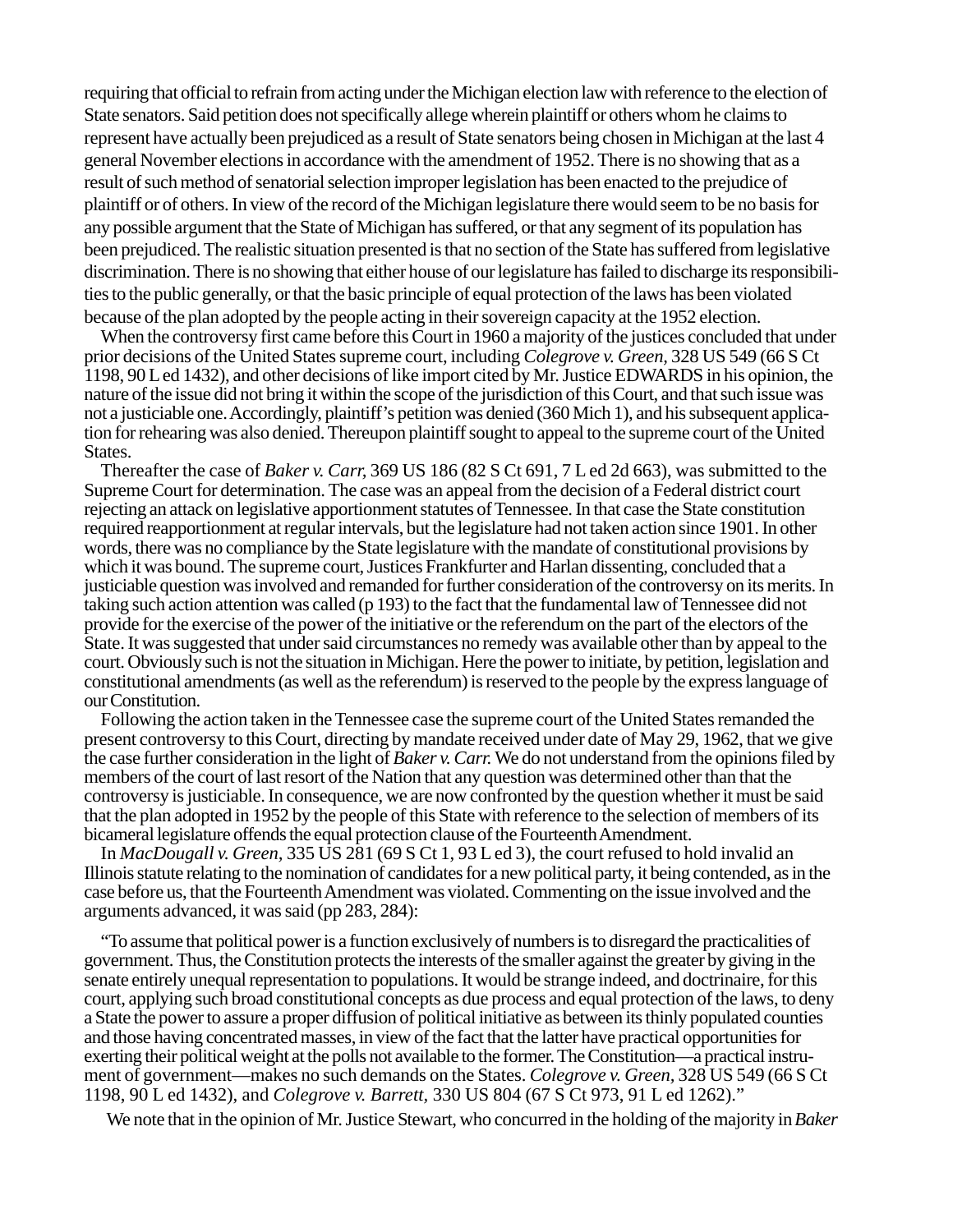*v. Carr, supra,* reference was made to the above quoted case, it being said that (pp 265, 266):

"In *MacDougall v. Green,* 335 US 281 (69 S Ct 1, 93 L ed 3), the court held that the equal protection clause does not `deny a State the power to assure a proper diffusion of political initiative as between its thinly populated counties and those having concentrated masses, in view of the fact that the latter have practical opportunities for exerting their political weight at the polls not available to the former.' 335 US, at 284. In case after case arising under the equal protection clause the court has said what it said again only last term—that `the Fourteenth Amendment permits the States a wide scope of discretion in enacting laws which affect some groups of citizens differently than others.' *McGowan v. Maryland,* 366 US 420, 425 (81 S Ct 1101, 1153, 1218, 6 L ed 2d 393). In case after case arising under that clause we have also said that `the burden of establishing the unconstitutionality of a statute rests on him who assails it.' *Metropolitan Casualty Ins. Co. v. Brownell,* 294 US 580, 584 (55 S Ct 538, 79 L ed 1070).

"Today's decision does not turn its back on these settled precedents. I repeat, the court today decides only: (1) that the district court possessed jurisdiction of the subject matter; (2) that the complaint presents a justiciable controversy; (3) that the appellants have standing."

Reference to the *MacDougall Case* was also made in the opinions of other justices. We have before us, therefore, the question hereinbefore stated, that is, whether the plan adopted by the people in the 1952 amendment to the Constitution is irrational and discriminatory to a degree requiring its expunging from the fundamental law of this State on the ground that it violates the equal protection clause of the Fourteenth Amendment to the Federal Constitution. Applying the principle announced in *MacDougall v. Green, supra,* we submit that such question must be answered in the negative. Such plan was adopted in the light of circumstances prevailing in the State of Michigan, with reference to varied conditions existing in different parts of the State, and for the proper purpose of protecting the rights of the people in the more sparsely settled sections. It was not intended to perpetrate an undue hardship or an injustice on any part of our population, *nor has it operated to do* so. The burden of proof to establish that a provision of the fundamental law of the State is invalid rests on the plaintiff, and that burden has not been sustained. The 1952 amendment now in question was not challenged immediately following its adoption, nor has any attempt been made to change it by the orderly process of amendment to the Constitution by resort to the same method of procedure that brought about the submission and adoption of said amendment.

If a majority of the members of this Court grant the relief sought in plaintiff's petition and hold invalid the 1952 amendment to article 5, § 2, of our Constitution, an unfortunate situation will result. It must be borne in mind that the attack here is not on the right of the present members of the State senate to hold their offices but, rather, goes to the right of existence of those offices themselves as established under the amendment. The people by their action in 1952 created additional senatorial districts, and the new districts created were not in many instances identical with those fixed under the prior apportionment statute. If the amendment is adjudged invalid, the senatorial districts created thereby become non-existent, and for obvious reasons the members of the Senate elected from said districts cannot be deemed *de facto* officers for any purpose. There cannot be a *de facto* officer unless there is a *de jure* office. The law in this respect was rather succinctly stated as follows in the opinion of the supreme court of the United States in *Norton v. Shelby County,* 118 US 425, 441, 442 (6 S Ct 1121, 30 L ed 178):

"The doctrine which gives validity to acts of officers *de facto,* whatever defects there may be in the legality of their appointment or election, is founded upon considerations of policy and necessity, for the protection of the public and individuals whose interests may be affected thereby. Offices are created for the benefit of the public, and private parties are not permitted to inquire into the title of persons clothed with the evidence of such offices and in apparent possession of their powers and functions. For the good order and peace of society their authority is to be respected and obeyed until in some regular mode prescribed by law their title is investigated and determined. It is manifest that endless confusion would result, if in every proceeding before such officers their title could be called in question. But the idea of an officer implies the existence of an office which he holds. It would be a misapplication of terms to call one an officer who holds no office, and a public office can exist only by force of law. This seems to us so obvious that we should hardly feel called upon to consider any adverse opinion on the subject but for the earnest contention of plaintiff's counsel that such existence is not essential, and that it is sufficient if the office be provided for by any legislative enactment, however invalid. Their position is, that a legislative act, though unconstitutional, may in terms create an office, and nothing further than its apparent existence is necessary to give validity to the acts of its assumed incumbent. That position, although not stated in this broad form, amounts to nothing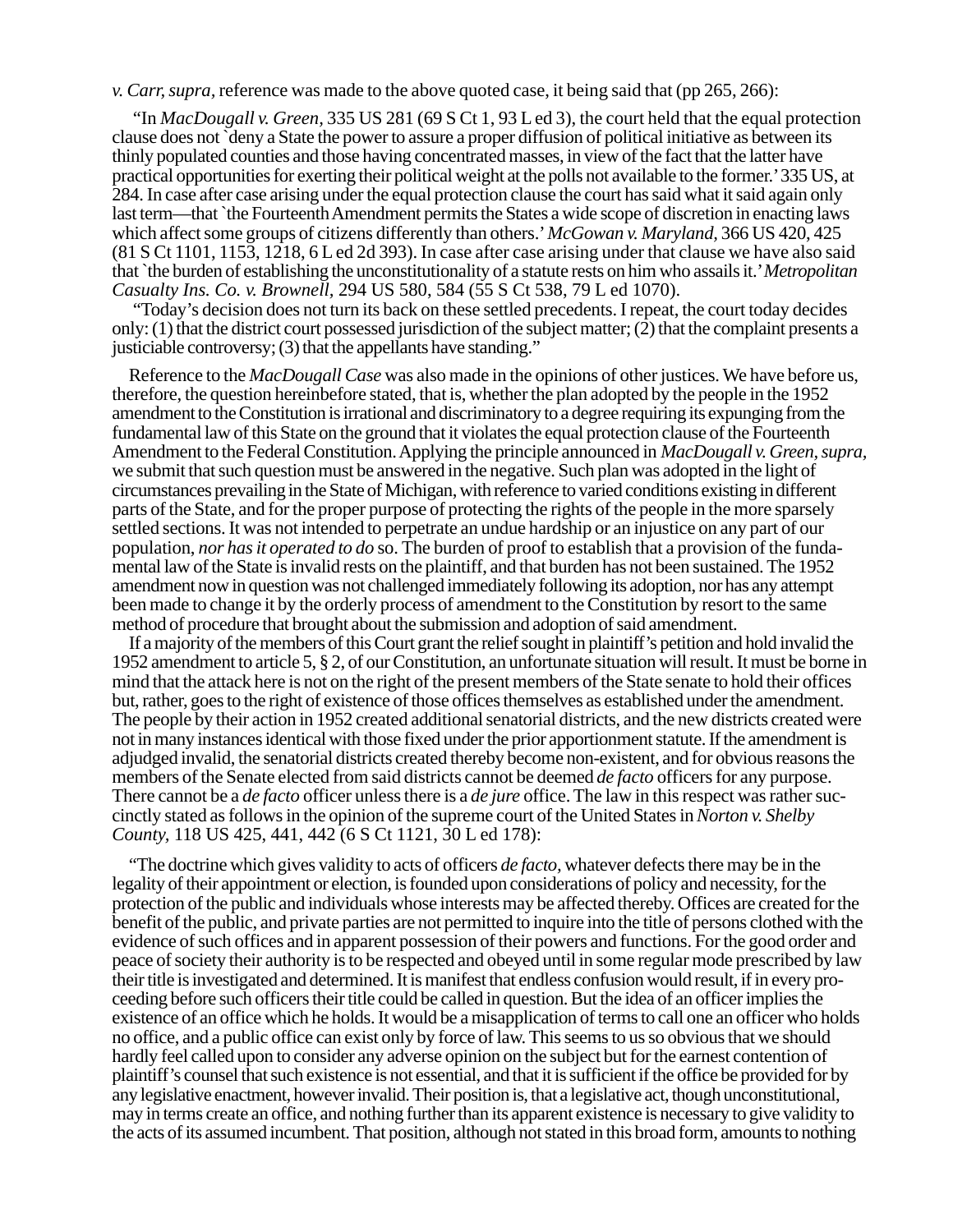else. It is difficult to meet it by any argument beyond this statement. An unconstitutional act is not a law; it confers no rights; it imposes no duties; it affords no protection; it creates no office; it is, in legal contemplation, as inoperative as though it had never been passed."

In accord with the holding above quoted are: *Carleton v. People,* 10 Mich 250; *People v. Payment,* 109 Mich 553; *Kidd v. McCanless, 200 Tenn 273 (292 SW 2d 40)*.<sup>11</sup> If this Court enters judgment in accordance with plaintiff's demand that article 5, § 2, of the State Constitution is and has been from its inception a nullity, then the State of Michigan will necessarily be left without a State senate and, hence, without a legislature that can function under the Constitution. Striking from the fundamental law of Michigan the provision for designated senatorial districts will obviously terminate the existence of such districts. This Court is without power to give to those previously elected therefrom the status of *de facto* incumbents of offices that no longer exist.

It is interesting to note that the district court of the United States for the middle district of Tennessee, to which the supreme court remanded *Baker v. Carr* for further consideration, came to the conclusion (206 F Supp 341) that the apportionment acts passed by the legislature of Tennessee were invalid, but declined to enter a judgment in accordance with its opinion. The court decided to withhold final action on the issues presented, including any declarations of invalidity or the issue of injunctive process, in order to permit the selection of a State legislature, under the alleged invalid statutes, to act at its 1963 session, the members of such legislature to be elected during the current year. It was pointed out that such method of procedure would obviate the possibility of the State being left without a legislative body, under the holding in *Kidd v. McCanless, supra,* as the result of a judgment of invalidity. The court obviously realized the situation that would be presented in the event of a judgment entered without affording a reasonable opportunity for the State legislature to act.

It was apparently recognized also that the 1962 legislature, which had enacted apportionment statutes during the pendency of the litigation and considered therein pursuant to stipulation of the parties, but which the Court deemed invalid, could scarcely be expected to enact a statute that would be sustained. For such reason it was deemed to be a realistic solution of the problem to withhold entry of judgment, allowing a new legislature to be elected and giving it a reasonable opportunity to adopt proper statutes that would not offend against constitutional provisions. Commenting on the procedure to be observed, it was said in part (p 350):

"This will permit the election of a State legislature under the 1962 statutes with full authority and power to discharge validly and legally the legislative functions of the State. It will enable the general assembly to act with the express sanction of the court to effect the necessary remedial measures and consequently in `good faith' as far as its authority is concerned. Under such conditions the restrictive view of the *de facto* rule announced in *Kidd v. McCanless* will not apply. If it should be argued that this is a somewhat technical method to circumvent the ruling in that case, the answer is threefold: First, *Kidd v. McCanless* itself represents a rather technical effort by a court to avoid entering an area which courts then generally regarded as involving political and non justiciable issues, a view now undercut by the supreme court's decision in this case. Second. This remedial method has the advantage of avoiding a far more drastic form of relief which could conceivably entail a direct intrusion into State affairs. Third. It is justifiable on the basis of the wide latitude of discretion resting in the court in devising remedies in cases of this type.

"Accordingly, an order will be entered reserving final judgment herein on all issues until the 1963 general assembly constituted and elected under the 1962 statutes has had an opportunity at its regular 1963 session to act on the matter of legislative apportionment, but not later than June 3, 1963. After that date, or after the date of adjournment of the general assembly if occurring prior to June 3, 1963, the case may be reopened upon application of any party or upon the court's own motion. However, notwithstanding such time limits for reopening, full jurisdiction is retained, and the order will provide that if necessary or proper for any reason, the action may be reopened at any time hereafter, either upon the court's own motion or upon the application of any party."

Obviously the course pursued by the Federal district court in Tennessee is adapted to the prevention of a chaotic condition in the State government, and to obviate also the adoption of some method of apportionment by the Court that might be subject to question as to the requisite authority therefor. What was said by the Federal district court in determining the appropriate procedure in *Baker v. Carr* is, in large measure, applicable in the controversy before us. In view of the situation existing in Michigan, it clearly appears that a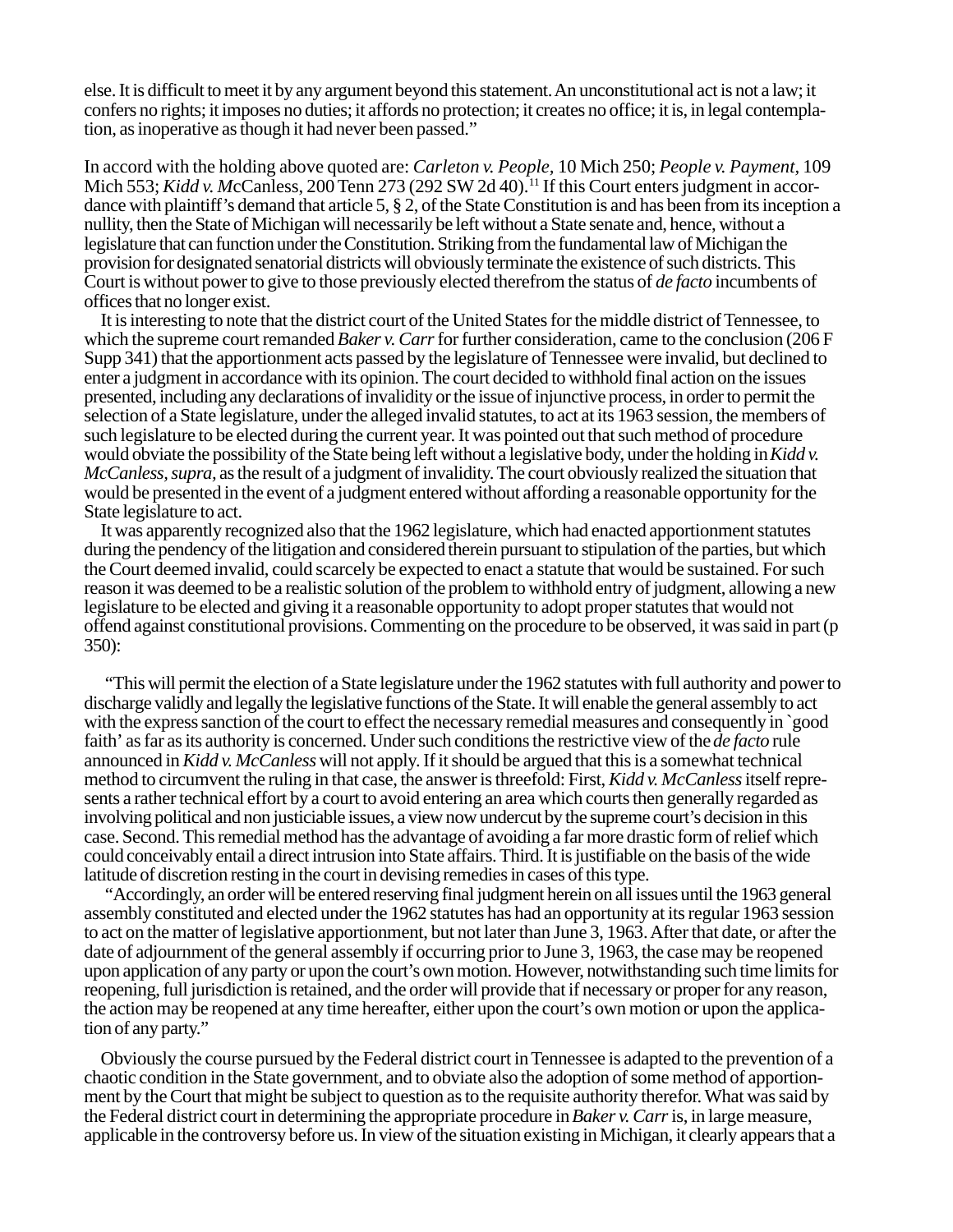like course is imperative here, if a majority of this Court finally concludes that article 5, § 2, of our present Constitution is invalid.

In the judgment proposed by Mr. Justice KAVANAGH immediate action is obviously contemplated. If the proposed order is entered as the judgment of a majority of the members of this Court participating in the case the obvious result would be a chaotic condition entailing the exercise of doubtful powers of this Court, interfering with the election laws of the State, and, likewise, interrupting the orderly course of legislative proceedings.

The procedure adopted by the Federal district court in *Baker v. Carr* found support in prior decisions cited therein. In *McGraw v. Donovan* (DC Minn, July 10, 1958),163 F Supp 184, the Federal district court of Minnesota, third division, was asked to hold invalid a statute enacted by the Minnesota legislature in 1913 establishing legislative districts throughout the State. It was asserted that the act was in violation of the State constitution. There, as in the case at bar, it was urged that the equal protection clause of the Fourteenth Amendment to the Federal Constitution was also violated. The court deferred decision on the issues presented to it in order to give the 1959 legislature, the members of which were to be elected on November 4, 1958, an opportunity to take action. The following comment in the opinion indicates the reason for such deferment (p 188):

"It seems to us that if there is to be a judicial disruption of the present legislative apportionment or of the method or machinery for electing members of the State legislature, it should not take place unless and until it can be shown that the legislature meeting in January, 1959, has advisedly and deliberately failed and refused to perform its constitutional duty to redistrict the State."

The supreme court of New Jersey in *Asbury Park Press, Inc., v. Woolley,* 33 NJ 1 (161 A2d 705), likewise withheld determination of the questions raised in a case challenging a reapportionment act, adopted by the legislature of the State, in order to afford a reasonable opportunity for legislative action. The ease was cited by the supreme court of Colorado in its recent decision (rendered July 6, 1962) in the case of *Stein v. General Assembly of the State of Colorado,* 150 Colo — (374 P2d 66). After discussion of the practical problems involving legislative reapportionment of senators and representatives, the court, referring specifically to the decision of the supreme court of New Jersey, declined to intervene until the next general assembly of the State, the members of which will be chosen at the November election in 1962, has a reasonable opportunity to consider the issues raised with reference to reapportionment. The attitude of the court is indicated by the following excerpt from its opinion:

"We believe there should be no judicial intrusion into the legislative and executive affairs of the State, and we should be ever mindful of the necessity of preserving the integrity and independence of the coordinate branches of government. We should, therefore, exercise an appropriate degree of restraint to see if they will carry out their duties. Only if both they and the people fail to act will it become a judicial function to step into the void.

"It has been called to our attention that in Tennessee on June 22, 1962 (USDC No 2724 Nashville Div, 206 F Supp 341) a 3-judge Federal court acting pursuant to the mandate of *Baker v. Carr, supra* (the landmark case from which flows all current reapportionment litigation) decided to retain jurisdiction to give the Tennessee legislature `an opportunity at its 1963 session to enact a fair and valid reapportionment' . As authority for so doing the court cited similar procedures in *McGraw v. Donovan* (DC Minn, 1958), *supra, Toombs v. Fortson* (ND Ga, May 25, 1962), 205 F Supp 248 (involving the legislature of Georgia); and the recent Alabama case of *Sims v. Frink* (DC Ala), 205 F Supp 245."

It is somewhat significant that the Colorado court in its opinion discussed at some length the suggested procedure involving the election of members of the legislature at large, and in doing so pointed out practical objections to such course. It will be noted also that the decisions of State and Federal courts emphasize the necessity for deliberate action in dealing with legislative enactments claimed to be in violation of constitutional provisions. The situation in the controversy before us is far more complicated in that the attack is made on an amendment to the State Constitution, initiated by petition and adopted by the people of the State. If the section providing for senatorial districts and the election of senators therefrom is stricken from the Constitution obviously extremely grave questions will thereby be raised. It must be said also that there is no emergency or threatened crisis rendering hasty action imperative. No reason has been or can be assigned for the contemplated refusal to adopt the realistic method of procedure suggested by the decisions of other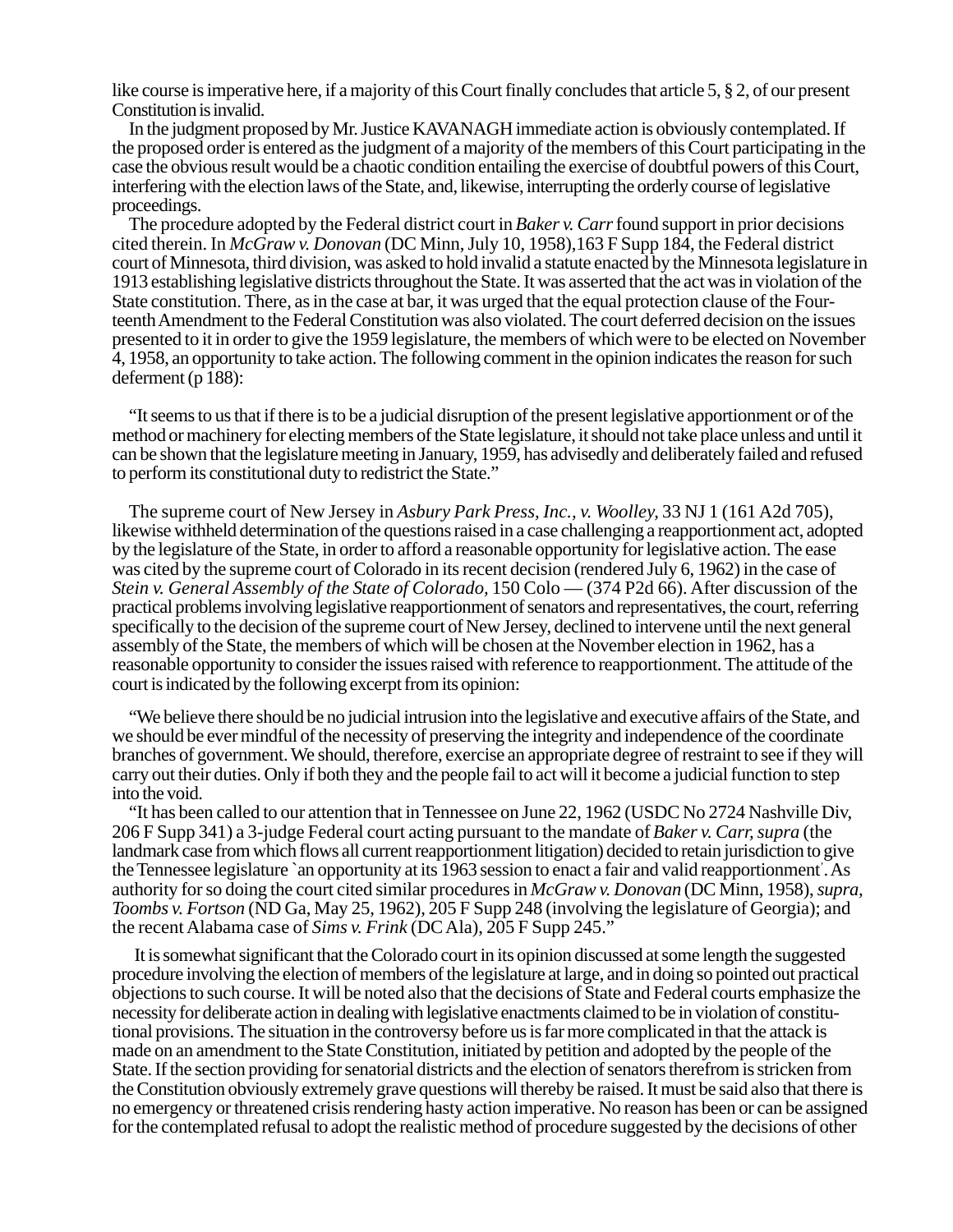courts, above cited.

Attention has been directed to the situation that will be created if this Court enters immediately a judgment, as proposed by Mr. Justice KAVANAGH in his opinion, striking from the Constitution the apportionment of senatorial districts within the State. As before pointed out, the amendment of 1952 increased the number of senators from 32 to 34 and materially changed the limits of districts. In the 4 elections that have followed since the adoption of that amendment senators have been chosen from the districts as so specified, including, of course, the members of the present senate. No possible claim can be made that they represent districts created by act of the legislature in accordance with the original provisions of the Constitution of 1908. If the existing districts are abolished, a result necessarily following expunging article 5, § 2, from the fundamental law of the State, the conclusion cannot be avoided that the offices the present senators were chosen to fill will no longer exist.

The proposed judgment set forth in Mr. Justice KAVANAGH' S opinion provides for the issuance of an injunction against the defendant secretary of State to restrain the primary election of candidates for the office of State senator, which election is now set under the general law of the State for August 7, 1962. Such an injunction will clearly rest on the theory, if the proposed judgment is entered, that the office of State senator as now existing is abolished. However, the proposed judgment would continue in office the present members of the senate until December 31, 1962, and the senate would be permitted to function as a *de facto* body. It thus appears that the members of the *de facto* senate will, under the proposed judgment, be acting not by virtue of their election by the people of the various senatorial districts created under the amendment of 1952 but by fiat of the majority of the members of this Court participating in the decision of the case. The query naturally suggests itself as to the authority of this Court to thus create one of the houses of the State legislature. The proposed judgment entry is not consistent with any possible theory that an incumbent of an office existing under a law adjudged to be invalid may continue to function on the ground that he may be regarded as a *de facto* official. The general rule of law unquestionably is that there can be no *de facto* officer unless there is a *de jure* office.

The decision of the supreme court of the United States in *Norton v. Shelby County,* 118 US 425 (6 S Ct 1121, 30 L ed 178), above cited, declares the general rule of law on the issue with reference to the status of a prior incumbent of an office previously existing under a statute adjudged unconstitutional. Decisions involving the status of one assuming to perform the duties of an existing office obviously are not in point. Mr. Justice SOURIS directs attention to *Attorney General, ex rel. Dingeman, v. Lacy,* 180 Mich 329, in support of the claim that an adjudication that an act creating a particular office is invalid does not prevent the incumbent from continuing to act with a *de facto* status. The Court did not so hold in that decision. Involved was an act of the State legislature undertaking to create a domestic relations court in counties having a population of more than 250,000. It applied to Wayne county only and was adjudged invalid because in conflict with article 5, § 30, of the State Constitution (1908) forbidding local acts if a general act can be made applicable and further requiring the approval of all local acts by electors of the district to be affected. It was also held that the provisions of the State Constitution relating to the jurisdiction of circuit and probate courts were violated. The purpose of the act was to relieve the circuit court of Wayne county of a portion of its burden. The domestic relations court had functioned for some time prior to adjudication, and the Court declined to hold invalid *prior* judicial acts within the scope of the circuit court jurisdiction. The gist of the decision in this respect is indicated (p 342) in the following statement:

"Inasmuch as respondent, under the authority of a legislative enactment, assumed to exercise a portion of the jurisdiction of the circuit court, which is a constitutional court, we are of opinion that such of his judicial acts as are within the jurisdiction of the circuit court should be considered as those of a *de facto* judge, not open to question upon jurisdictional grounds."

It will be noted that only acts that might have been performed by a circuit judge were declared to be valid. Furthermore, the Court did not hold that the defendant judge was entitled to *continue* to act on the theory of a *de facto* status. When the judgment was entered declaring nonexistent the office that the defendant had held his functions ceased. He was a *de facto* judge as to prior acts only. The case is not authority for any possible claim that if judgment enters invalidating the section of the Constitution under which the present senators were chosen such members may continue to act for the purpose of creating a *de facto* senate. Such a claim has no basis in either law or logic.

We have called attention to certain aspects of the proposed judgment as set forth in Mr. Justice